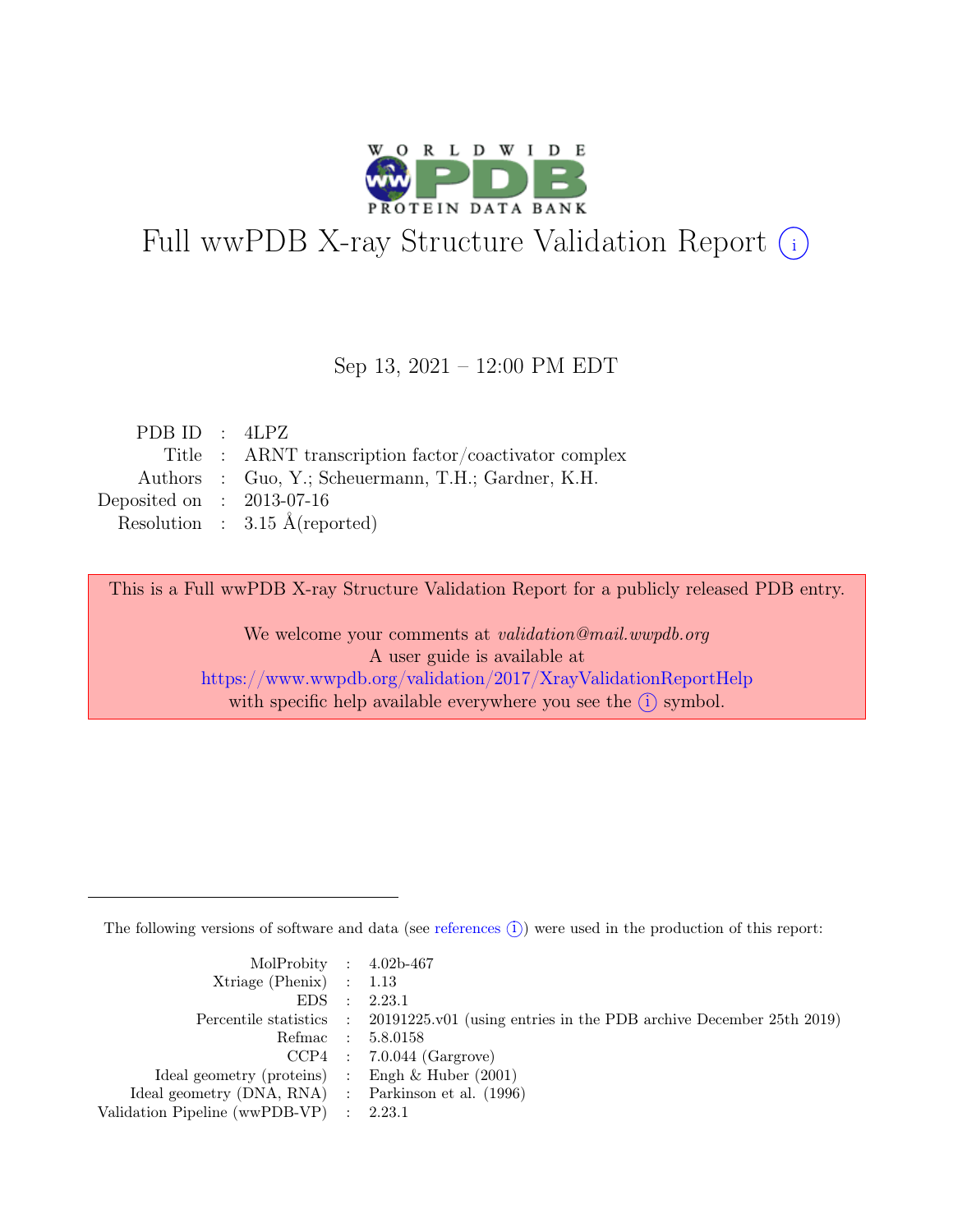# 1 Overall quality at a glance  $(i)$

The following experimental techniques were used to determine the structure: X-RAY DIFFRACTION

The reported resolution of this entry is 3.15 Å.

Percentile scores (ranging between 0-100) for global validation metrics of the entry are shown in the following graphic. The table shows the number of entries on which the scores are based.



| Metric                | Whole archive<br>$(\#Entries)$ | Similar resolution<br>$(\# \text{Entries}, \text{ resolution } \text{range}(\AA))$ |  |
|-----------------------|--------------------------------|------------------------------------------------------------------------------------|--|
| $R_{free}$            | 130704                         | $1665(3.20-3.12)$                                                                  |  |
| Clashscore            | 141614                         | 1804 (3.20-3.12)                                                                   |  |
| Ramachandran outliers | 138981                         | $1770(3.20-3.12)$                                                                  |  |
| Sidechain outliers    | 138945                         | $1769(3.20-3.12)$                                                                  |  |
| RSRZ outliers         | 127900                         | $1616(3.20-3.12)$                                                                  |  |

The table below summarises the geometric issues observed across the polymeric chains and their fit to the electron density. The red, orange, yellow and green segments of the lower bar indicate the fraction of residues that contain outliers for  $\geq$ =3, 2, 1 and 0 types of geometric quality criteria respectively. A grey segment represents the fraction of residues that are not modelled. The numeric value for each fraction is indicated below the corresponding segment, with a dot representing fractions <=5% The upper red bar (where present) indicates the fraction of residues that have poor fit to the electron density. The numeric value is given above the bar.

| Mol      | Chain  | $\vert$ Length | Quality of chain |           |          |
|----------|--------|----------------|------------------|-----------|----------|
|          | А      | 119            | 2%<br>55%        | 21%       | 19%<br>٠ |
|          | B      | 119            | 57%              | 24%       | 18%<br>٠ |
| $\Omega$ | $\cap$ | 44             | 66%              | 5%        | 30%      |
| റ        |        | 44             | 52%              | 5%<br>14% | 30%      |

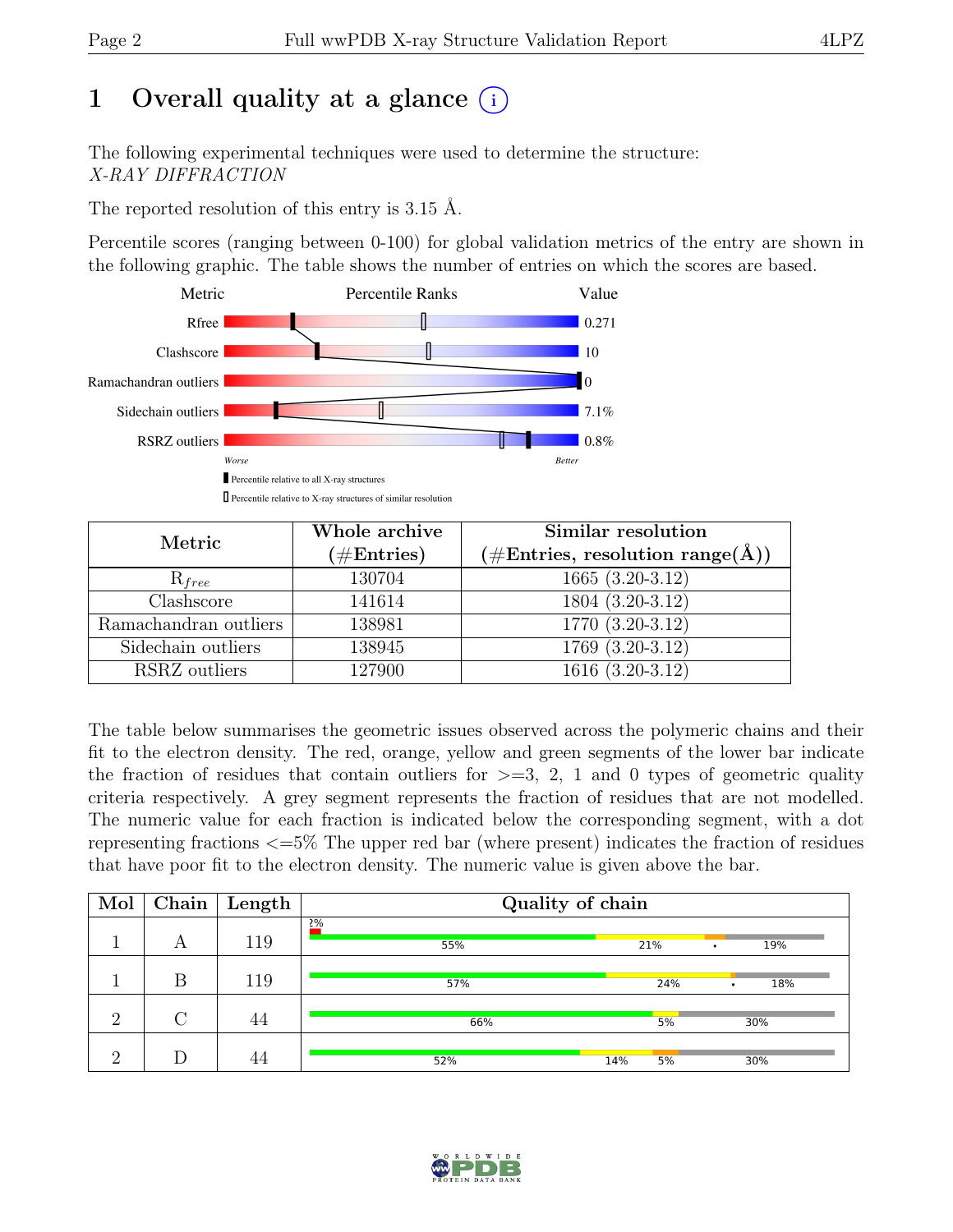# 2 Entry composition  $(i)$

There are 2 unique types of molecules in this entry. The entry contains 2108 atoms, of which 0 are hydrogens and 0 are deuteriums.

In the tables below, the ZeroOcc column contains the number of atoms modelled with zero occupancy, the AltConf column contains the number of residues with at least one atom in alternate conformation and the Trace column contains the number of residues modelled with at most 2 atoms.

|  | Mol   Chain   Residues | Atoms     |     |               |           |  | $ZeroOcc \mid AltConf \mid Trace$ |  |
|--|------------------------|-----------|-----|---------------|-----------|--|-----------------------------------|--|
|  | 96                     | Total C N |     |               |           |  |                                   |  |
|  |                        | 803       |     | 515 139 144 5 |           |  |                                   |  |
|  | 97                     | Total C N |     |               |           |  |                                   |  |
|  |                        | 811       | 521 | 140           | - 145 - 5 |  |                                   |  |

• Molecule 1 is a protein called Aryl hydrocarbon receptor nuclear translocator.

| There are 8 discrepancies between the modelled and reference sequences: |  |  |  |  |  |  |
|-------------------------------------------------------------------------|--|--|--|--|--|--|
|-------------------------------------------------------------------------|--|--|--|--|--|--|

| Chain | Residue | Modelled   | Actual | Comment        | Reference         |
|-------|---------|------------|--------|----------------|-------------------|
| А     | 352     | <b>GLY</b> |        | expression tag | <b>UNP P27540</b> |
| А     | 353     | ALA        |        | expression tag | <b>UNP P27540</b> |
| А     | 354     | MET        |        | expression tag | <b>UNP P27540</b> |
| А     | 355     | ASP        |        | expression tag | <b>UNP P27540</b> |
| В     | 352     | <b>GLY</b> |        | expression tag | <b>UNP P27540</b> |
| В     | 353     | ALA        |        | expression tag | <b>UNP P27540</b> |
| В     | 354     | <b>MET</b> |        | expression tag | <b>UNP P27540</b> |
| В     | 355     | ASP        |        | expression tag | <b>UNP P27540</b> |

• Molecule 2 is a protein called Transforming acidic coiled-coil-containing protein 3.

|  | Mol   Chain   Residues | <b>Atoms</b>  |        |  |      |  | $ZeroOcc \mid AltConf \mid Trace$ |  |
|--|------------------------|---------------|--------|--|------|--|-----------------------------------|--|
|  | 31                     | Total C N O S |        |  |      |  |                                   |  |
|  |                        | 249 156 44 48 |        |  |      |  |                                   |  |
|  | 31                     | Total C N O   |        |  |      |  |                                   |  |
|  |                        | 245           | 153 42 |  | - 49 |  |                                   |  |

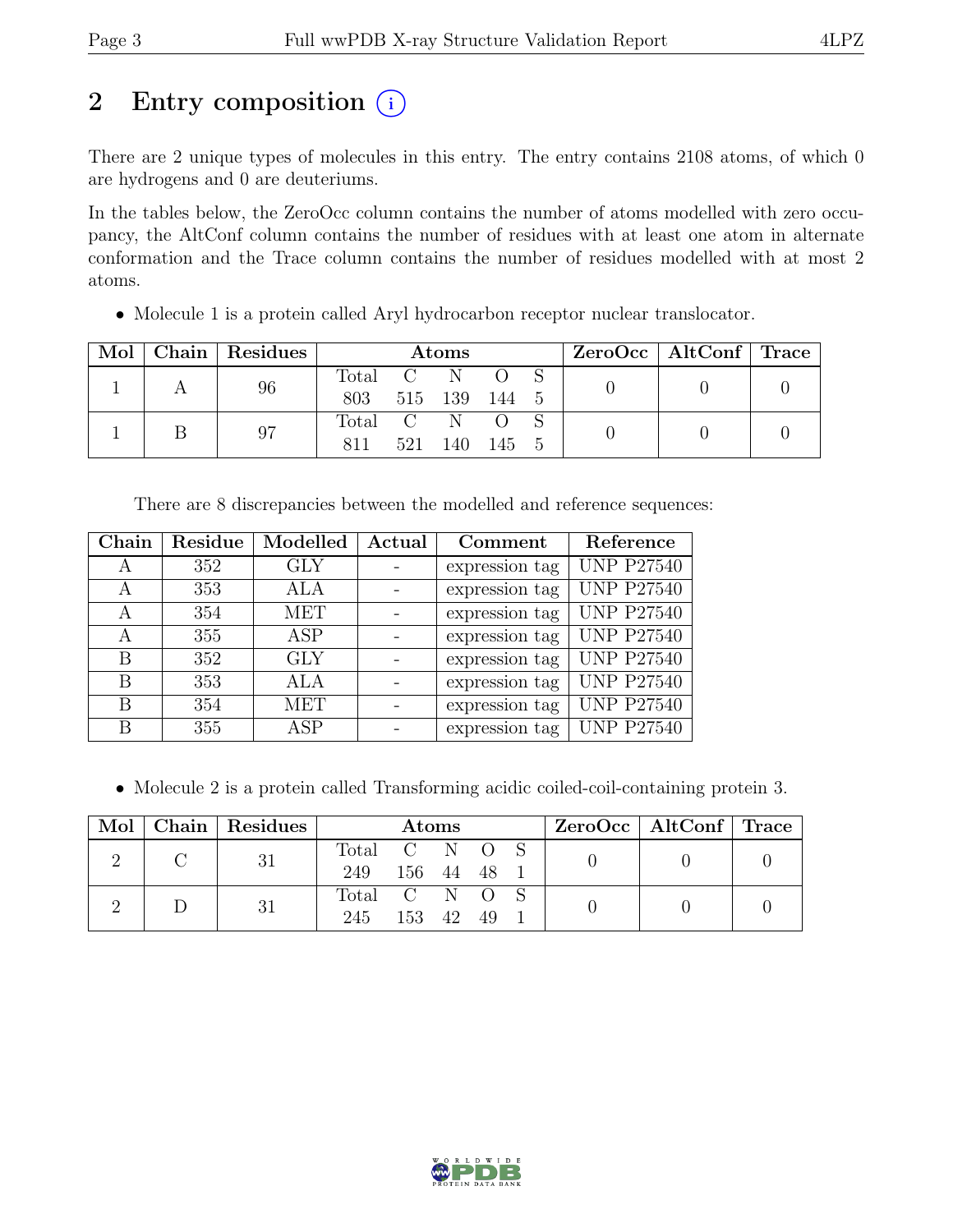# 3 Residue-property plots (i)

These plots are drawn for all protein, RNA, DNA and oligosaccharide chains in the entry. The first graphic for a chain summarises the proportions of the various outlier classes displayed in the second graphic. The second graphic shows the sequence view annotated by issues in geometry and electron density. Residues are color-coded according to the number of geometric quality criteria for which they contain at least one outlier:  $green = 0$ , yellow  $= 1$ , orange  $= 2$  and red  $= 3$  or more. A red dot above a residue indicates a poor fit to the electron density (RSRZ > 2). Stretches of 2 or more consecutive residues without any outlier are shown as a green connector. Residues present in the sample, but not in the model, are shown in grey.



• Molecule 1: Aryl hydrocarbon receptor nuclear translocator

• Molecule 2: Transforming acidic coiled-coil-containing protein 3





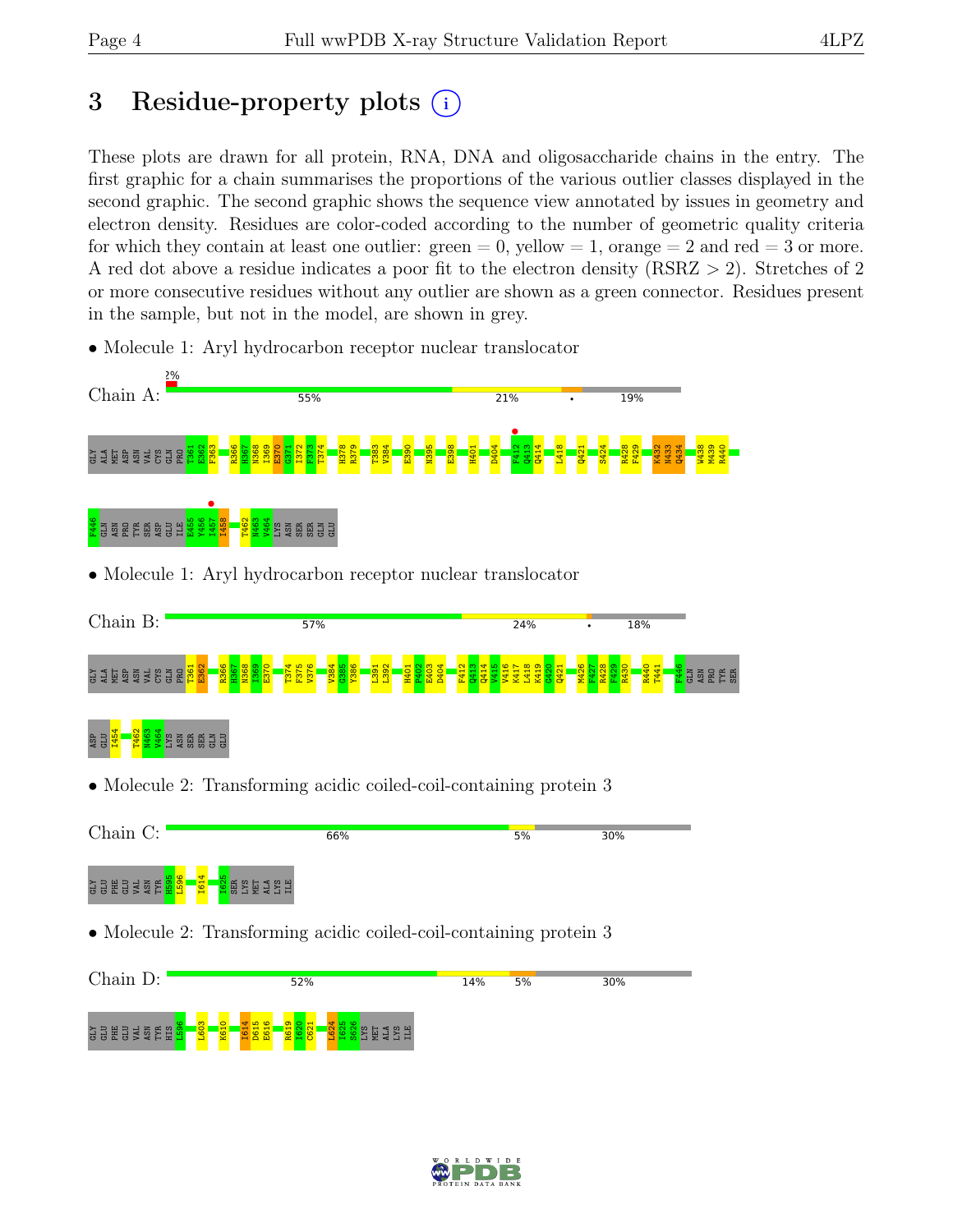# 4 Data and refinement statistics  $(i)$

| Property                                                         | Value                                           | <b>Source</b> |
|------------------------------------------------------------------|-------------------------------------------------|---------------|
| Space group                                                      | C121                                            | Depositor     |
| Cell constants                                                   | 116.85Å<br>59.82Å 73.51Å                        |               |
| a, b, c, $\alpha$ , $\beta$ , $\gamma$                           | $97.85^\circ$<br>$90.00^\circ$<br>$90.00^\circ$ | Depositor     |
| Resolution $(A)$                                                 | $44.27 - 3.15$                                  | Depositor     |
|                                                                  | 44.27<br>$-3.15$                                | <b>EDS</b>    |
| % Data completeness                                              | $94.2 (44.27 - 3.15)$                           | Depositor     |
| (in resolution range)                                            | 94.3 (44.27-3.15)                               | <b>EDS</b>    |
| $R_{merge}$                                                      | 0.10                                            | Depositor     |
| $\mathbf{R}_{sym}$                                               | 0.10                                            | Depositor     |
| $\langle I/\sigma(I)\rangle^{-1}$                                | 2.41 (at $3.12\text{\AA}$ )                     | Xtriage       |
| Refinement program                                               | PHENIX (phenix.refine: 1.8.2 1309)              | Depositor     |
|                                                                  | 0.244<br>0.272<br>$\overline{\phantom{a}}$      | Depositor     |
| $R, R_{free}$                                                    | 0.244,<br>0.271                                 | DCC           |
| $R_{free}$ test set                                              | 835 reflections $(10.01\%)$                     | wwPDB-VP      |
| Wilson B-factor $(A^2)$                                          | 73.6                                            | Xtriage       |
| Anisotropy                                                       | 0.656                                           | Xtriage       |
| Bulk solvent $k_{sol}(\text{e}/\text{A}^3), B_{sol}(\text{A}^2)$ | 0.34, 40.1                                      | <b>EDS</b>    |
| L-test for $\mathrm{twinning}^2$                                 | $< L >$ = 0.50, $< L^2 >$ = 0.33                | Xtriage       |
| Estimated twinning fraction                                      | No twinning to report.                          | Xtriage       |
| $F_o, F_c$ correlation                                           | 0.91                                            | <b>EDS</b>    |
| Total number of atoms                                            | 2108                                            | wwPDB-VP      |
| Average B, all atoms $(A^2)$                                     | 65.0                                            | wwPDB-VP      |

Xtriage's analysis on translational NCS is as follows: The largest off-origin peak in the Patterson function is 8.07% of the height of the origin peak. No significant pseudotranslation is detected.

<sup>&</sup>lt;sup>2</sup>Theoretical values of  $\langle |L| \rangle$ ,  $\langle L^2 \rangle$  for acentric reflections are 0.5, 0.333 respectively for untwinned datasets, and 0.375, 0.2 for perfectly twinned datasets.



<span id="page-4-1"></span><span id="page-4-0"></span><sup>1</sup> Intensities estimated from amplitudes.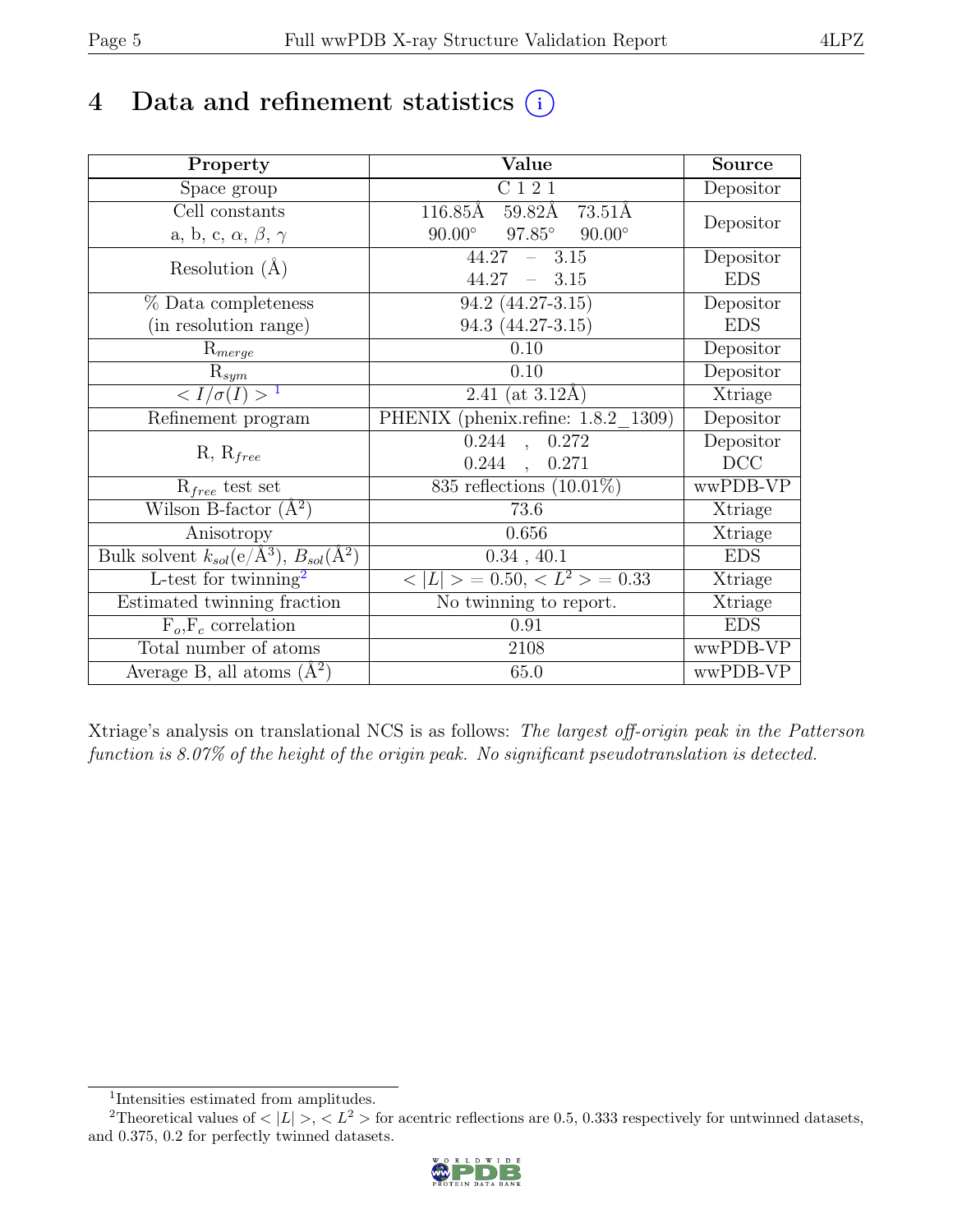# 5 Model quality  $(i)$

# 5.1 Standard geometry  $(i)$

The Z score for a bond length (or angle) is the number of standard deviations the observed value is removed from the expected value. A bond length (or angle) with  $|Z| > 5$  is considered an outlier worth inspection. RMSZ is the root-mean-square of all Z scores of the bond lengths (or angles).

| Chain<br>Mol                |        |             | Bond lengths    | Bond angles |                 |  |
|-----------------------------|--------|-------------|-----------------|-------------|-----------------|--|
|                             |        | <b>RMSZ</b> | $\# Z  > 5$     | <b>RMSZ</b> | # $ Z  > 5$     |  |
| $\overline{1}$              |        | 0.28        | 0/821           | 0.46        | 0/1107          |  |
| 1                           | R      | 0.26        | 0/829           | 0.43        | $^{\prime}1118$ |  |
| $\mathcal{D}_{\mathcal{L}}$ | C      | 0.24        | 0/249           | 0.42        | 0/332           |  |
| $\mathcal{D}_{\mathcal{L}}$ | $\Box$ | 0.24        | 0/244           | 0.53        | 0/325           |  |
| All                         | A 11   | 0.27        | $^{\prime}2143$ | 0.45        | 2882            |  |

There are no bond length outliers.

There are no bond angle outliers.

There are no chirality outliers.

There are no planarity outliers.

### 5.2 Too-close contacts  $(i)$

In the following table, the Non-H and H(model) columns list the number of non-hydrogen atoms and hydrogen atoms in the chain respectively. The H(added) column lists the number of hydrogen atoms added and optimized by MolProbity. The Clashes column lists the number of clashes within the asymmetric unit, whereas Symm-Clashes lists symmetry-related clashes.

| Mol |      |      |   | Chain   Non-H   H(model)   H(added)   Clashes   Symm-Clashes |
|-----|------|------|---|--------------------------------------------------------------|
|     | 803  | 783  | റ |                                                              |
|     |      | 794  |   |                                                              |
|     | 249  | 265  |   |                                                              |
|     | 245  | 263  |   |                                                              |
|     | 2108 | 2105 |   |                                                              |

The all-atom clashscore is defined as the number of clashes found per 1000 atoms (including hydrogen atoms). The all-atom clashscore for this structure is 10.

All (44) close contacts within the same asymmetric unit are listed below, sorted by their clash magnitude.

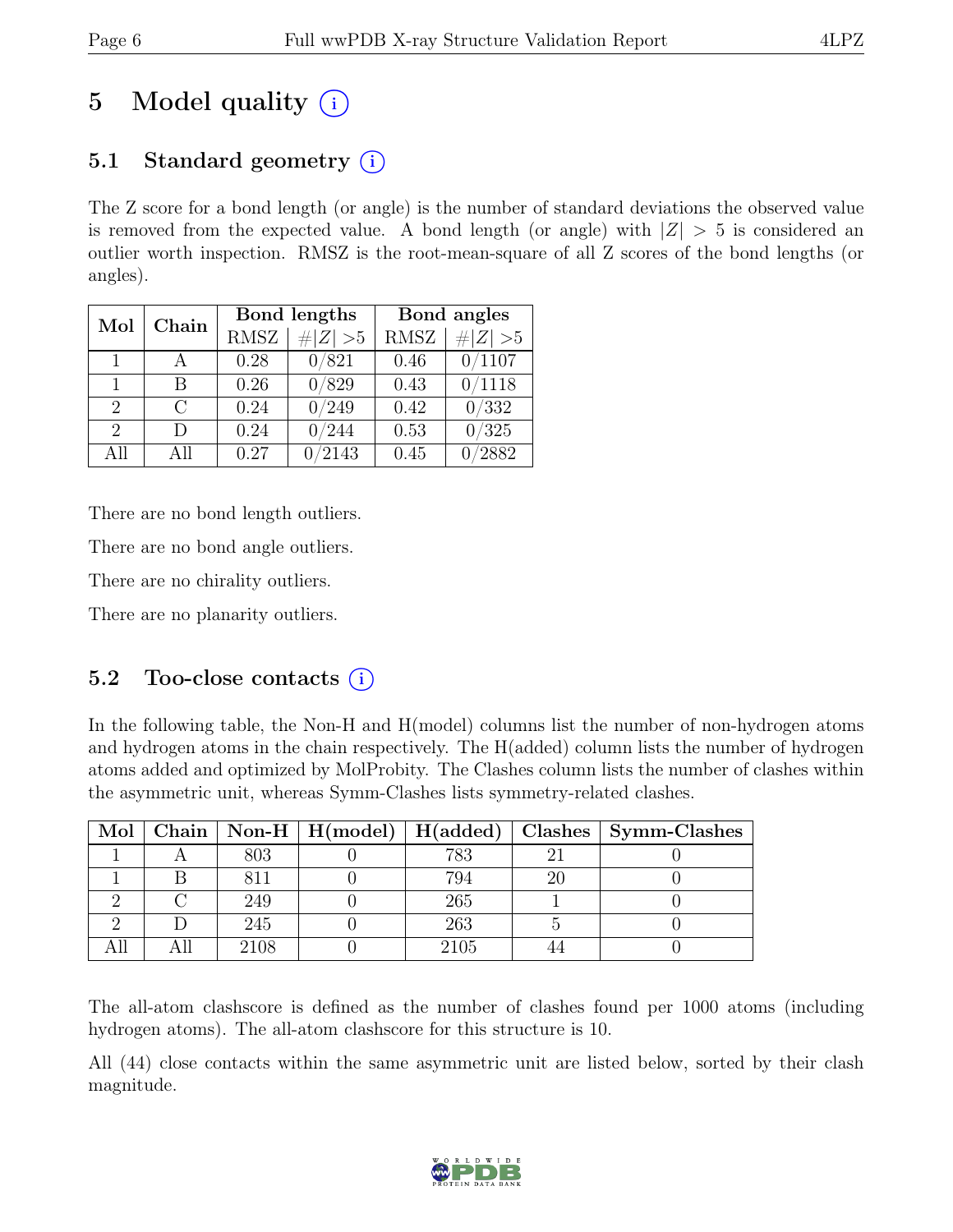| Atom-1                                 | Atom-2                                              | Interatomic      | Clash                  |
|----------------------------------------|-----------------------------------------------------|------------------|------------------------|
|                                        |                                                     | distance $(\AA)$ | overlap $(\AA)$        |
| 1:A:401:HIS:HB2                        | 1:A:428:ARG:HB2                                     | 1.67             | 0.75                   |
| 1:A:433:ASN:OD1                        | 1:A:433:ASN:N                                       | 2.23             | 0.70                   |
| 1:B:362:GLU:HB2                        | 1: B:462:THR:HA                                     | 1.75             | 0.66                   |
| 1:B:421:GLN:NE2                        | 1:B:421:GLN:HA                                      | 2.13             | 0.64                   |
| 1:B:401:HIS:HB2                        | 1:B:428:ARG:HB2                                     | 1.80             | 0.63                   |
| 1:B:414:GLN:HA                         | 1:B:417:LYS:HE2                                     | 1.80             | 0.62                   |
| 1:B:403:GLU:OE1                        | 1:B:428:ARG:NH2                                     | 2.33             | 0.62                   |
| 1:A:414:GLN:NE2                        | 1:B:426:MET:O                                       | 2.33             | 0.62                   |
| 1:A:418:LEU:HB3                        | 1:A:421:GLN:HB2                                     | 1.84             | 0.60                   |
| 2:C:614:ILE:HG13                       | 2:D:614:ILE:HG22                                    | 1.84             | 0.59                   |
| 1: B: 366: ARG: O                      | 1: B: 374: THR: OG1                                 | 2.20             | 0.59                   |
| 1:B:384:VAL:HG23                       | 1:B:386:TYR:H                                       | 1.69             | 0.58                   |
| 1:B:404:ASP:OD2                        | 1:B:428:ARG:NH1                                     | 2.37             | 0.57                   |
| 1:A:434:GLN:N                          | 1:A:434:GLN:NE2                                     | 2.56             | 0.54                   |
| 1:A:428:ARG:HD2                        | 1:A:438:TRP:CZ2                                     | 2.42             | 0.53                   |
| 1:B:421:GLN:HA                         | 1:B:421:GLN:HE21                                    | 1.72             | 0.53                   |
| 1:B:368:ASN:ND2                        | 1:B:370:GLU:OE1                                     | 2.41             | 0.53                   |
| 2:D:614:ILE:HG13                       | 2:D:615:ASP:N                                       | 2.23             | 0.52                   |
| 2:D:610:LYS:O                          | 2:D:614:ILE:HG23                                    | 2.09             | 0.52                   |
| 1:A:363:PHE:CD1                        | 1:A:383:THR:HG21                                    | 2.44             | 0.52                   |
| 1: B:426: MET:HE2                      | 1:B:440:ARG:HG3                                     | 1.91             | 0.51                   |
| 1:A:429:PHE:HB2                        | 1: A:439: MET:HG3                                   | 1.93             | 0.51                   |
| 1:A:363:PHE:HD1                        | 1:A:383:THR:HG21                                    | 1.75             | 0.50                   |
| 2:D:616:GLU:OE1                        | 2:D:619:ARG:NH1                                     | 2.45             | 0.49                   |
| 1:A:369:ILE:H                          | 1:A:369:ILE:HD12                                    | 1.79             | 0.48                   |
| 1: A: 368: ASN: O <sub>D1</sub>        | 1:A:372:ILE:HG12                                    | 2.13             | 0.48                   |
| 1:A:390:GLU:OE1                        | $1:A:432:\overline{\text{LYS:NZ}}$                  | 2.46             | 0.48                   |
| 1: A: 366: ARG: O                      | 1: A:374:THR:OG1                                    | 2.28             | 0.47                   |
| 1: A:370: GLU: H                       | 1:A:370:GLU:HG2                                     | 1.48             | 0.47                   |
| 1:B:401:HIS:CD2                        | 1:B:428:ARG:HD2                                     | 2.51             | 0.46                   |
| 1:A:432:LYS:O                          | 1:A:434:GLN:NE2                                     | 2.49             | 0.46                   |
| 1:B:366:ARG:HD2                        | 1:B:374:THR:OG1                                     | 2.16             | 0.45                   |
| 1:B:419:LYS:HE3                        | 1:B:454:ILE:HG13                                    | 1.98             | 0.45                   |
| 1:A:378:HIS:CE1                        | 1:A:379:ARG:HG3                                     | 2.51             | 0.45                   |
| 1:A:440:ARG:HB3                        | 1: A:462:THR:HB                                     | 1.99             | 0.45                   |
| 1:B:376:VAL:HG11                       | 1:B:391:LEU:HD12                                    | 1.99             | 0.44                   |
| $1:B:366:A\overline{RG:H}B3$           | 1:B:375:PHE:HB3                                     | 2.00             | 0.44                   |
| 1:A:458:ILE:O                          | 1:A:458:ILE:HG13                                    | 2.17             | 0.43                   |
| 1:B:421:GLN:HE21                       | 1:B:421:GLN:CA                                      | 2.30             | 0.43                   |
| $2:D:62\overline{1:C}Y\overline{S:HA}$ | 2:D:624:LEU:HD12                                    | 2.01             | 0.42                   |
| 1: A:379: ARG:O                        | $1:\overline{A}:383:\overline{THR}:\overline{H}G22$ | 2.20             | 0.42                   |
| 1:A:438:TRP:CZ2                        | 1:B:418:LEU:HD21                                    | 2.55             | 0.42                   |
|                                        |                                                     |                  | Continued on next page |

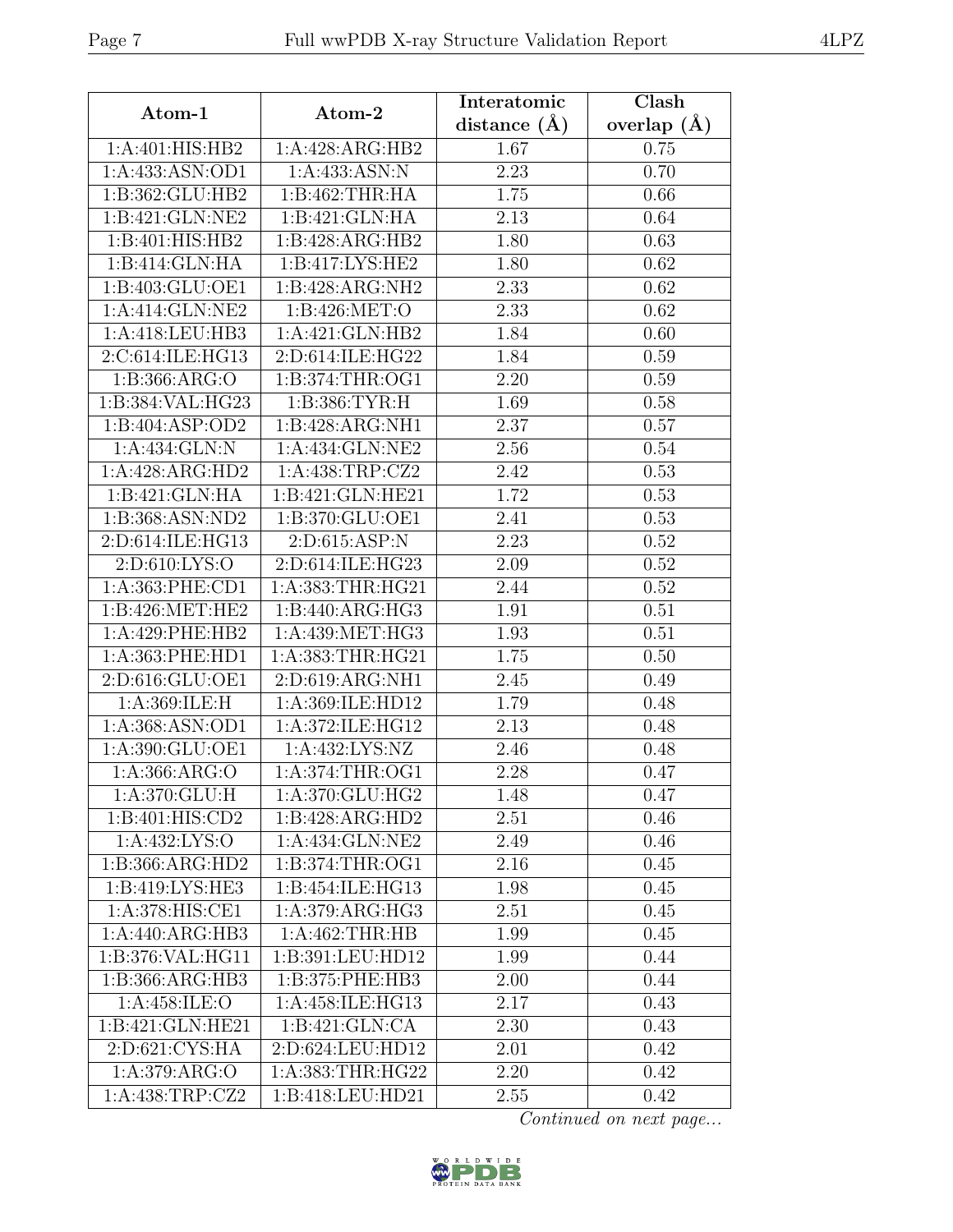| Atom-1            | Atom-2              | Interatomic<br>distance $(\AA)$ | Clash<br>overlap $(A)$ |  |
|-------------------|---------------------|---------------------------------|------------------------|--|
| 1: A:395: ASN:HB3 | 1: A: 398: GLU: HG3 | 2.01                            | 0.41                   |  |
| 1:B:412:PHE:O     | 1: B:416: VAL: HG23 |                                 | ).40                   |  |

Continued from previous page...

There are no symmetry-related clashes.

### 5.3 Torsion angles  $(i)$

#### 5.3.1 Protein backbone  $(i)$

In the following table, the Percentiles column shows the percent Ramachandran outliers of the chain as a percentile score with respect to all X-ray entries followed by that with respect to entries of similar resolution.

The Analysed column shows the number of residues for which the backbone conformation was analysed, and the total number of residues.

| Mol            | Chain   | Analysed         | Favoured  | Allowed   | <b>Outliers</b> | Percentiles    |     |
|----------------|---------|------------------|-----------|-----------|-----------------|----------------|-----|
|                | A       | $92/119$ (77\%)  | 89 (97%)  | 3(3%)     |                 | <sup>100</sup> | 100 |
|                | B       | $93/119$ (78%)   | 89 (96%)  | $4(4\%)$  |                 | $\mid$ 100     | 100 |
| 2              | $\rm C$ | $29/44~(66\%)$   | 28 (97%)  | $1(3\%)$  |                 | <sup>100</sup> | 100 |
| $\overline{2}$ | D       | $29/44~(66\%)$   | 27 (93%)  | 2(7%)     |                 | 100            | 100 |
| All            | All     | $243/326$ (74\%) | 233 (96%) | $10(4\%)$ |                 |                | 100 |

There are no Ramachandran outliers to report.

#### 5.3.2 Protein sidechains  $(i)$

In the following table, the Percentiles column shows the percent sidechain outliers of the chain as a percentile score with respect to all X-ray entries followed by that with respect to entries of similar resolution.

The Analysed column shows the number of residues for which the sidechain conformation was analysed, and the total number of residues.

| Mol | Chain | Analysed       | Rotameric   Outliers |          | Percentiles |    |
|-----|-------|----------------|----------------------|----------|-------------|----|
|     |       | $91/112(81\%)$ | 83 (91\%)            | $8(9\%)$ | 10          | 34 |
|     |       | 92/112(82%)    | 87 (95%)             | 5(5%)    | 22          | 55 |
|     |       | $28/39$ (72\%) | $27(96\%)$           | $1(4\%)$ | 35          | 67 |

Continued on next page...

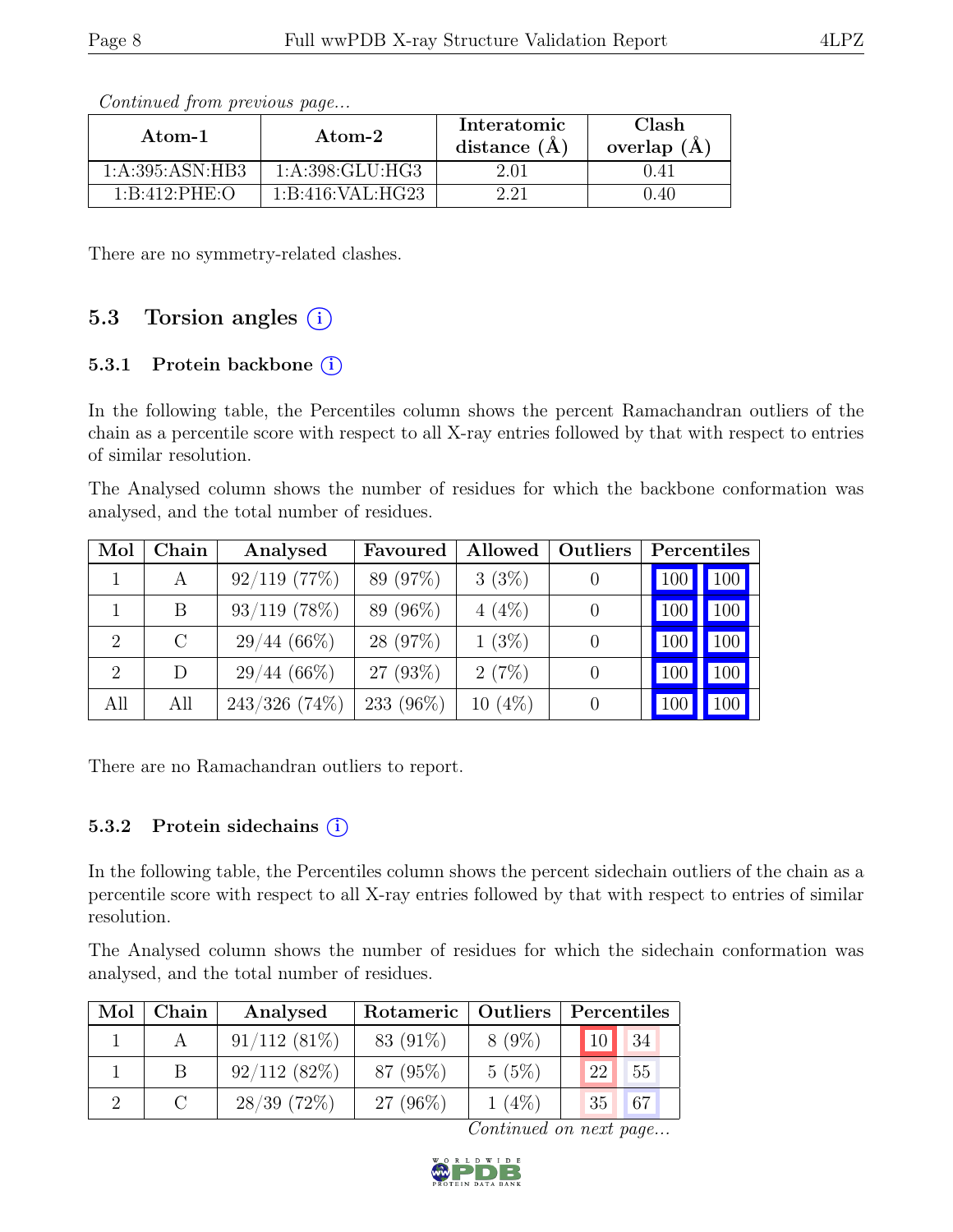|     | Contentaca from precious page |                |                                    |           |                 |                |  |  |
|-----|-------------------------------|----------------|------------------------------------|-----------|-----------------|----------------|--|--|
|     | $Mol$   Chain                 | Analysed       | Rotameric   Outliers   Percentiles |           |                 |                |  |  |
|     |                               | $28/39$ (72\%) | $25(89\%)$                         | $3(11\%)$ |                 | $\boxed{6}$ 25 |  |  |
| All | All                           | 239/302(79%)   | 222(93%)                           | 17(7%)    | 14 <sup>1</sup> | -44            |  |  |

Continued from previous page.

All (17) residues with a non-rotameric sidechain are listed below:

| Mol            | Chain                   | Res | Type                    |
|----------------|-------------------------|-----|-------------------------|
| $\mathbf{1}$   | $\boldsymbol{A}$        | 370 | $\overline{\text{GLU}}$ |
| $\mathbf{1}$   | $\overline{A}$          | 384 | <b>VAL</b>              |
| $\mathbf{1}$   | $\overline{A}$          | 404 | $\overline{\text{ASP}}$ |
| $\mathbf{1}$   | $\overline{A}$          | 424 | <b>SER</b>              |
| $\mathbf{1}$   | $\mathbf{A}$            | 432 | <b>LYS</b>              |
| $\mathbf{1}$   | $\overline{A}$          | 433 | <b>ASN</b>              |
| $\mathbf{1}$   | $\overline{A}$          | 434 | <b>GLN</b>              |
| $\overline{1}$ | $\overline{A}$          | 458 | ILE                     |
| $\mathbf{1}$   | $\overline{B}$          | 361 | <b>THR</b>              |
| $\mathbf{1}$   | $\overline{B}$          | 362 | GLU                     |
| $\mathbf 1$    | $\overline{B}$          | 392 | <b>LEU</b>              |
| $\mathbf{1}$   | $\overline{\mathbf{B}}$ | 430 | <b>ARG</b>              |
| $\overline{1}$ | $\overline{\mathrm{B}}$ | 441 | <b>THR</b>              |
| $\overline{2}$ | $\overline{\rm C}$      | 596 | LEU                     |
| $\overline{2}$ | $\overline{\rm D}$      | 603 | LEU                     |
| $\overline{2}$ | D                       | 614 | ILE                     |
| $\overline{2}$ | D                       | 624 | LEU                     |

Sometimes sidechains can be flipped to improve hydrogen bonding and reduce clashes. All (1) such sidechains are listed below:

| Mol | Chain | Res | 'pe |
|-----|-------|-----|-----|
|     |       |     |     |

#### 5.3.3 RNA  $(i)$

There are no RNA molecules in this entry.

## 5.4 Non-standard residues in protein, DNA, RNA chains  $(i)$

There are no non-standard protein/DNA/RNA residues in this entry.

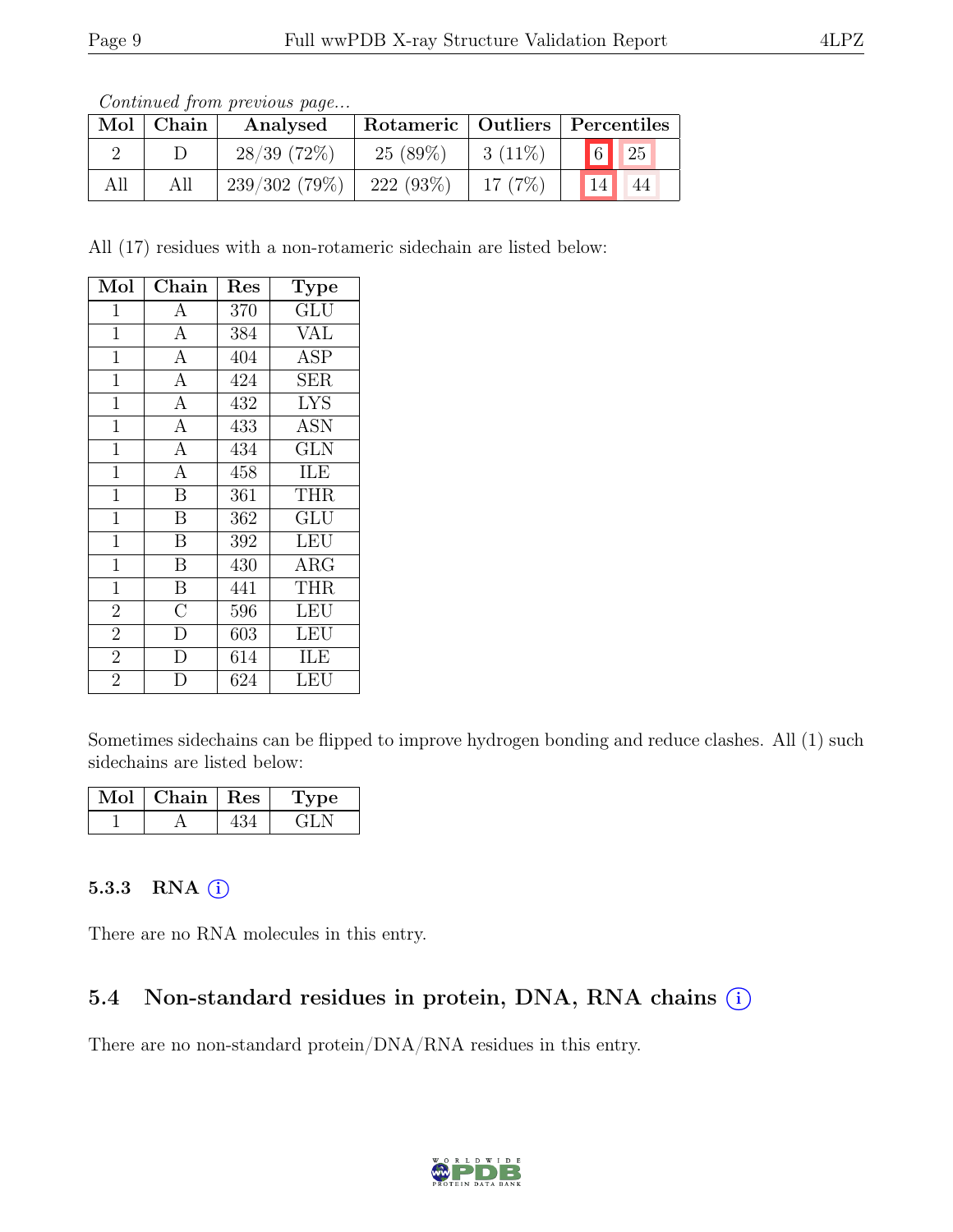### 5.5 Carbohydrates (i)

There are no monosaccharides in this entry.

### 5.6 Ligand geometry  $(i)$

There are no ligands in this entry.

#### 5.7 Other polymers (i)

There are no such residues in this entry.

#### 5.8 Polymer linkage issues (i)

There are no chain breaks in this entry.